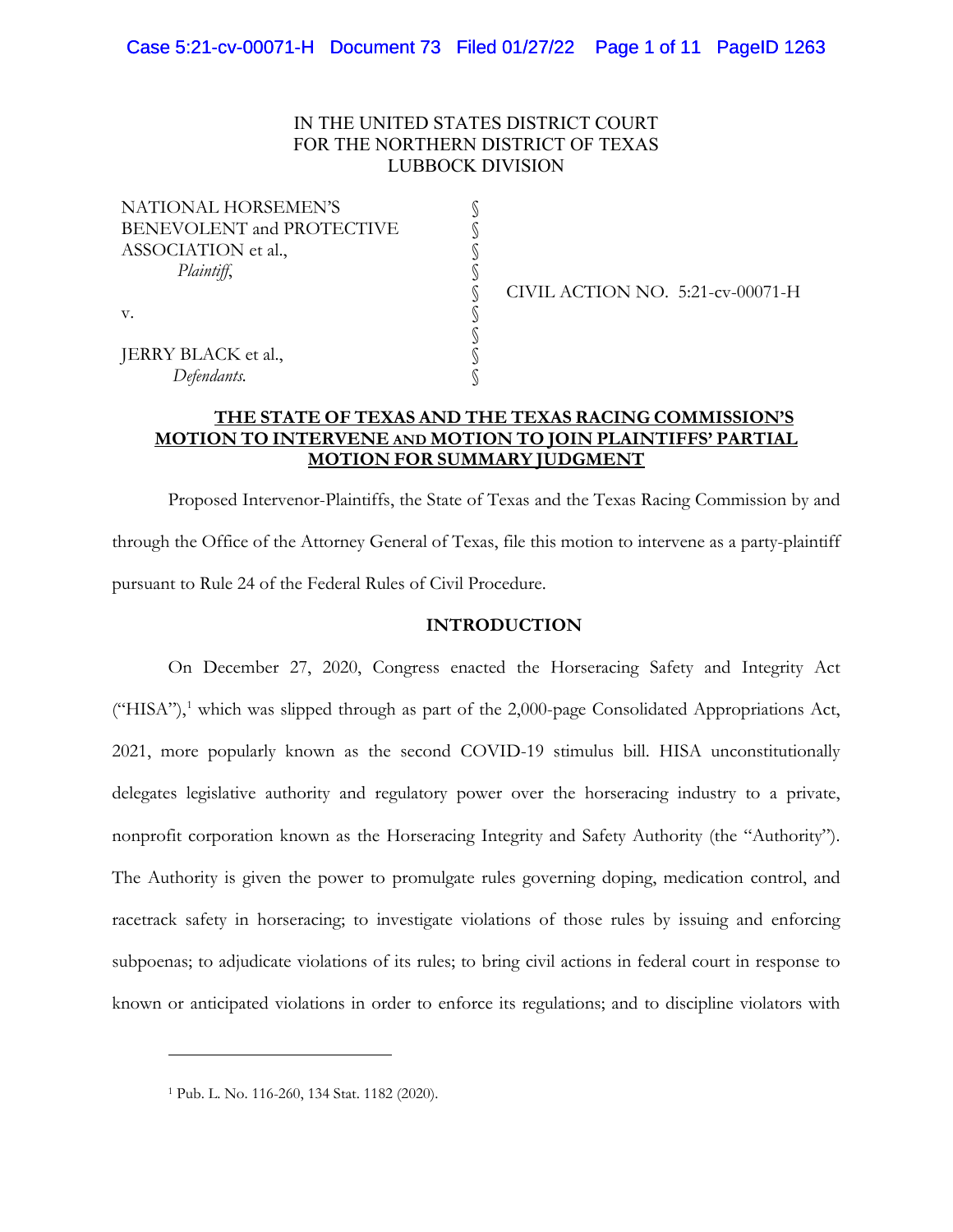#### Case 5:21-cv-00071-H Document 73 Filed 01/27/22 Page 2 of 11 PageID 1264

sanctions up to and including lifetime bans from horseracing, disgorgement of purses, and monetary fines and penalties. The Authority also possesses unlimited and unguided discretion to expand HISA's scope to include any breed of horse.

HISA grants the Authority broad regulatory power, yet the Authority is virtually unaccountable to any political actor. The Authority has the exclusive power to craft regulations relating to doping, medication control, and racetrack safety in horseracing. HISA relegates the Federal Trade Commission (the "Commission") to a ministerial role in which it is required to approve and issue certain of the Authority's regulations so long as they are consistent with HISA and "applicable rules approved by the Commission." Moreover, no federal official can remove any member of the Authority's Board of Directors. HISA thus delegates to a private body the full coercive power of the federal government while simultaneously making it completely unaccountable to the people.

After creating this vast new federal regulatory structure and delegating it to a private corporation, Congress disclaimed any responsibility for funding the Authority. Instead, it forced the funding responsibility onto the states, imposing on them the choice of either funding the Authority with state funds or, if a state refuses, collecting fees directly from racing industry participants in that state while punishing the state by banning it from collecting similar taxes or fees itself.

The National Horsemen's Benevolent and Protective Association, along with several of its state affiliates, filed this lawsuit against the Authority, the individual members of the Nominating Committee for the Authority, and the Federal Trade Commission ("FTC") and its commissioners in their official capacities. Plaintiffs ask this Court to declare HISA unconstitutional on the grounds that it violates (1) the nondelegation doctrines of Article I, Section 1 of the U.S. Constitution, (2) the Appointments Clause of Article II, Section 2, Clause 2 of the U.S. Constitution, and (3) the Due Process Clause of the Fifth Amendment.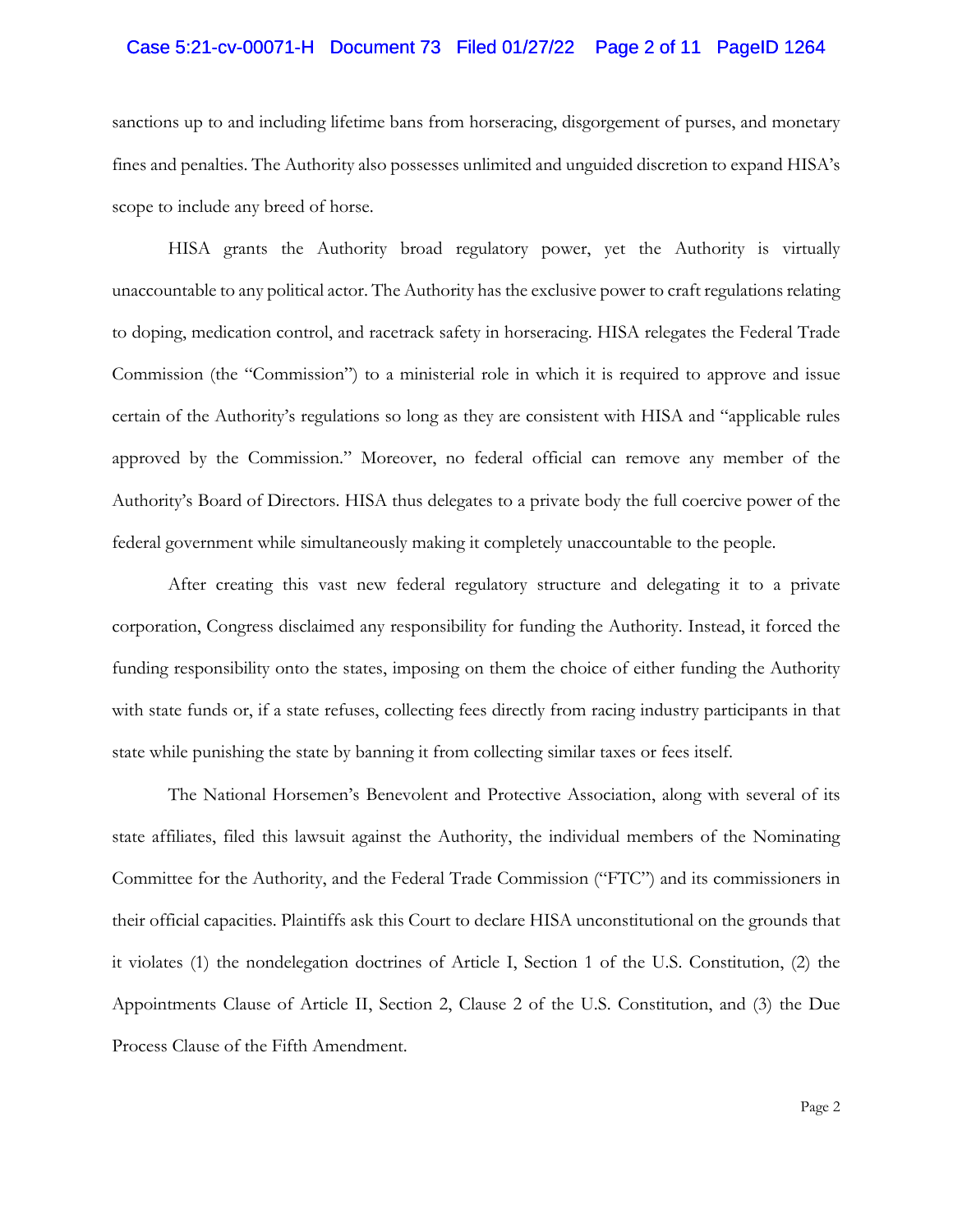# Case 5:21-cv-00071-H Document 73 Filed 01/27/22 Page 3 of 11 PageID 1265

The State of Texas and the Texas Racing Commission ("State Intervenors") move to intervene to protect, *inter alia*, their sovereign interests in regulating occupations and professional standards within their borders, including Texas's rulemaking authority contained in the Texas Racing Act<sup>[2](#page-2-0)</sup> and its right to promulgate the rules of horseracing<sup>[3](#page-2-1)</sup>. HISA unconstitutionally commandeers the legislative and executive branches of state government and puts Congress in control of state branches of government in violation of the Tenth Amendment. At the moment, these important interests are entirely unrepresented in this case. Mandatory intervention under Civil Rule  $24(a)(2)$  is therefore appropriate. At the very least, the State Intervenors should be permitted to intervene under Civil Rule  $24(b)(1)(B)$ .

## **ARGUMENT IN SUPPORT OF INTERVENTION**

# **I. The Court Should Permit State Intervenors to Intervene Under Civil Rule 24(a)(2).**

Under the Federal Rules of Civil Procedure, a non-party must be allowed to intervene (1) when it has an interest relating to the subject of the action and (2) disposing of the action may practically "impair or impede" that interest, (3) unless the parties "adequately represent" that interest. Fed. R. Civ. P.  $24(a)(2)$ . The State Intervenors may intervene as of right in this matter because they satisfy all three requirements.

# **A. State Intervenors have important interests related to the subject of this action.**

The Fifth Circuit has held that courts may not define the requisite interest for intervention purposes "too narrowly." *Ford v. City of Huntsville*, 242 F.3d 235, 240 (5th Cir. 2001). The State Intervenors have a "direct, substantial, legally protectable interest." *In re Lease Oil Antitrust Litig*., 570 F.3d 244, 250 (5th Cir. 2009) (quotation omitted). And those interests are related to "the subject of

<span id="page-2-1"></span><span id="page-2-0"></span><sup>2</sup> TEX. OCC. CODE Chs. 2021-2035.

<sup>3</sup> 16 TEX. ADMIN. CODE Chs. 301-323.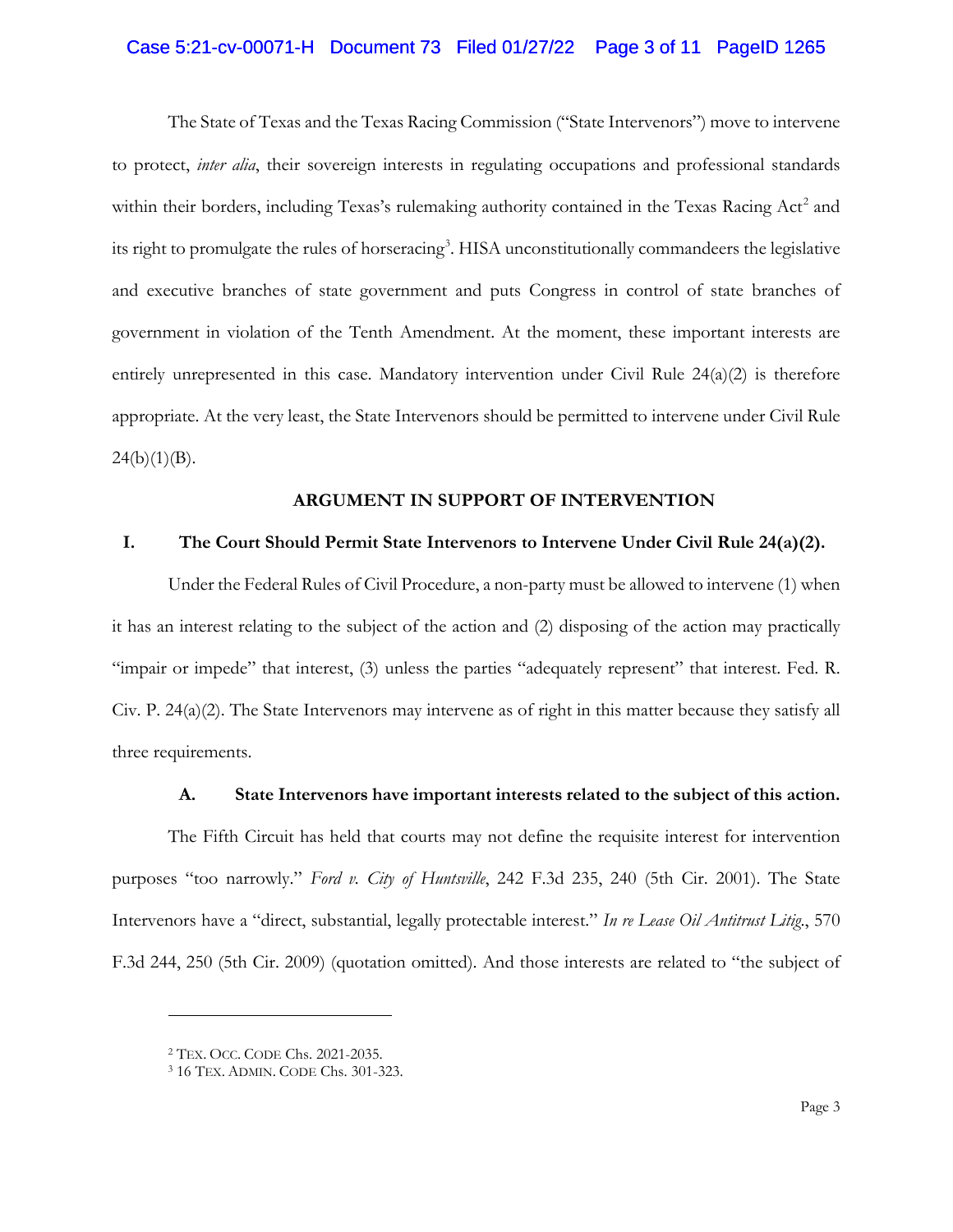## Case 5:21-cv-00071-H Document 73 Filed 01/27/22 Page 4 of 11 PageID 1266

the action." Fed. R. Civ. P. 24(a). An interest "is sufficient if it is of the type that the law deems worthy of protection, even if the intervenor does not have an enforceable legal entitlement or would not have standing to pursue her own claim." *Wal–Mart Stores, Inc. v. Tex. Alcoholic Beverage Comm'n*, 834 F.3d 562, 566 (5th Cir. 2016) (quotation omitted).

The State Intervenors have a direct, substantial, and legally protectable interest in rulemaking authority and regulating racing participants and pari-mutuel wagering within its borders, which goes to the very heart of the matters at issue in this suit. The Texas Racing Commission ("TRC") is state agency governed by the Texas Racing Act, which provides for strict regulation of horse racing and greyhound racing and the control of pari-mutuel wagering in connection with that racing. Tex. Occ. Code Ann. § 2021.002. The TRC licenses and regulates all aspects of horse racing and greyhound racing in Texas, regardless of whether that racing involves pari-mutuel wagering. Tex. Occ. Code Ann. § 2023.001(a). In adopting rules and in the supervision and conduct of racing, the TRC considers the effect of a proposed commission action on the state's agricultural, horse breeding, horse training, greyhound breeding, and greyhound training industry. Tex. Occ. Code Ann. § 2023.001(b). The regulations enacted by the TRC, including those related to anti-doping, racetrack safety, disciplinary action, and enforcement, are located at 16 Tex. Admin. Code §§ 301.1 to 323.203. The TRC is selffunded by the entities it regulates and is appropriated only General Revenue–dedicated funds. The agency's revenue primarily comes from fees assessed to racetracks, occupational licensee's fees, and simulcast racing taxes.

HISA requires Texas and the TRC to cooperate and share information with the Authority; forces them to remit taxes and fees to fund the Authority or lose the ability to collect taxes and fees for their own anti-doping, medication-control, and racetrack-safety programs; and preempts some of Texas's laws and regulations.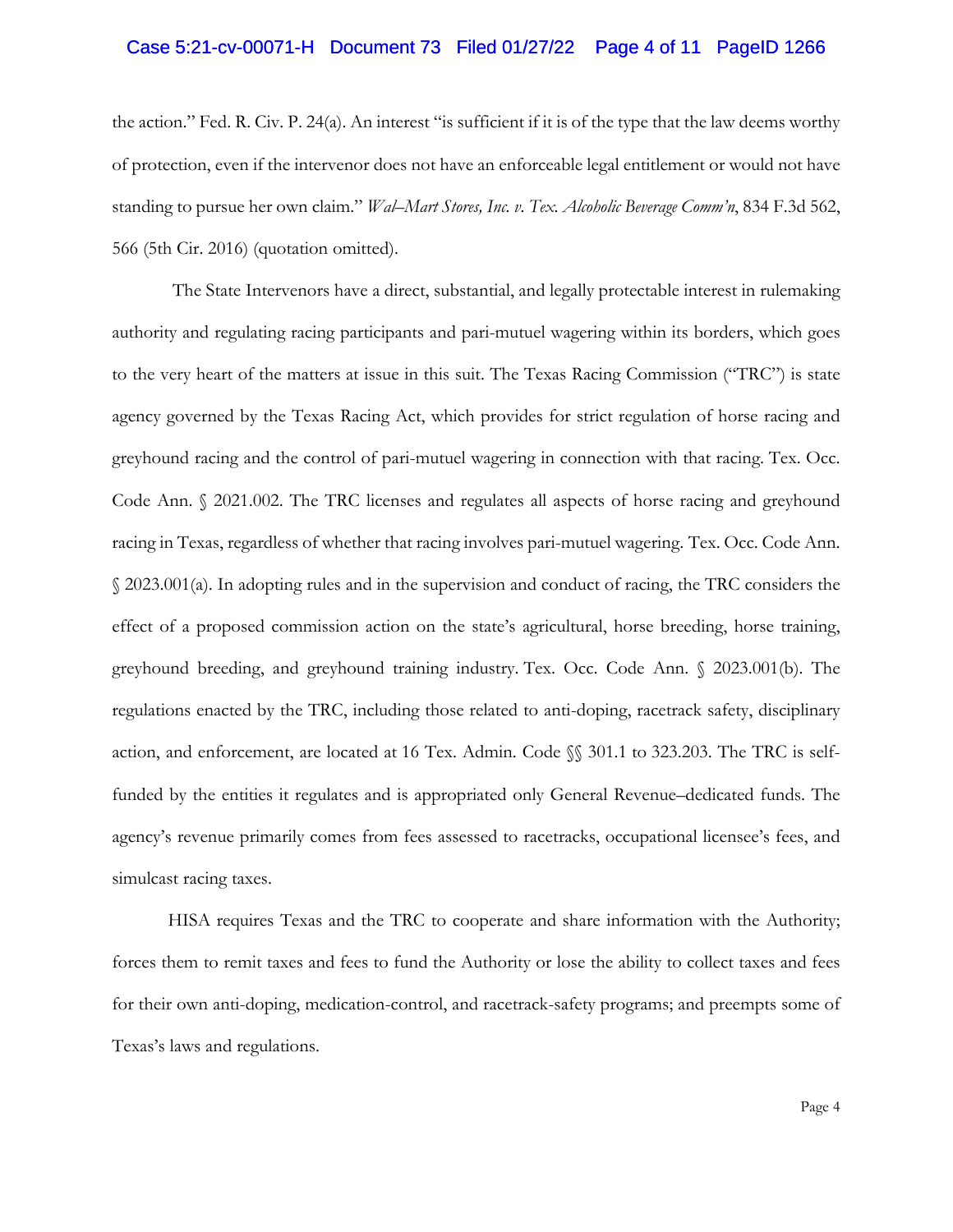#### Case 5:21-cv-00071-H Document 73 Filed 01/27/22 Page 5 of 11 PageID 1267

HISA forces Texas, through the TRC to assess, collect, and remit to the Authority fees that the Authority determines to be Texas's proportional share of the Authority's annual budget for the next calendar year. HISA § 1203(f)(2), 134 Stat. at 3256–57. The Board of Directors of the Authority, subject only to public comment, determines the annual budget of the Authority. There is no appeal or allowable challenges of what the Authority ultimately approves as its budget. If the State of Texas refuses to assess, collect, and remit fees to the Authority, HISA strips from Texas its right to "impose or collect from any person a fee or tax relating to anti-doping and medication control or racetrack safety matters for covered horseraces." *Id.* § 1203(f)(3), 134 Stat. at 3257. So, for example, if Texas were to decide that it desired that its anti-doping regulations be stricter than the Authority's regulations, HISA would bar Texas and the TRC from raising the funds necessary to enforce its own regulations unless it also agreed to collect the Authority's fees. That ban on state legislation or regulation that imposes taxes and fees applies only to states that refuse to fund the Authority—not to states that give money to the Authority. Furthermore, a portion of the amount of the statutorily designated taxes that the TRC collects are used for these purposes, but it may not be feasible to separately calculate or remove those amounts from the existing taxes.

HISA requires Texas "law enforcement authorities" to "cooperate and share information" with the Authority whenever a person's conduct may violate both a rule of the Authority and Texas law. HISA § 1211(b), 134 Stat. at 3275. HISA thus forces the State of Texas to spend time and resources to help the Authority carry out a federal regulatory program. If Congress wants to regulate, "it must appropriate the funds needed to administer the program," and it must enforce it. *Murphy v. Nat'l Collegiate Athletic Ass'n*, 138 S. Ct. 1461, 1477 (2018). Congress has no constitutional authority to command the law-enforcement agencies of the State of Texas to help the Authority administer a federal regulatory program.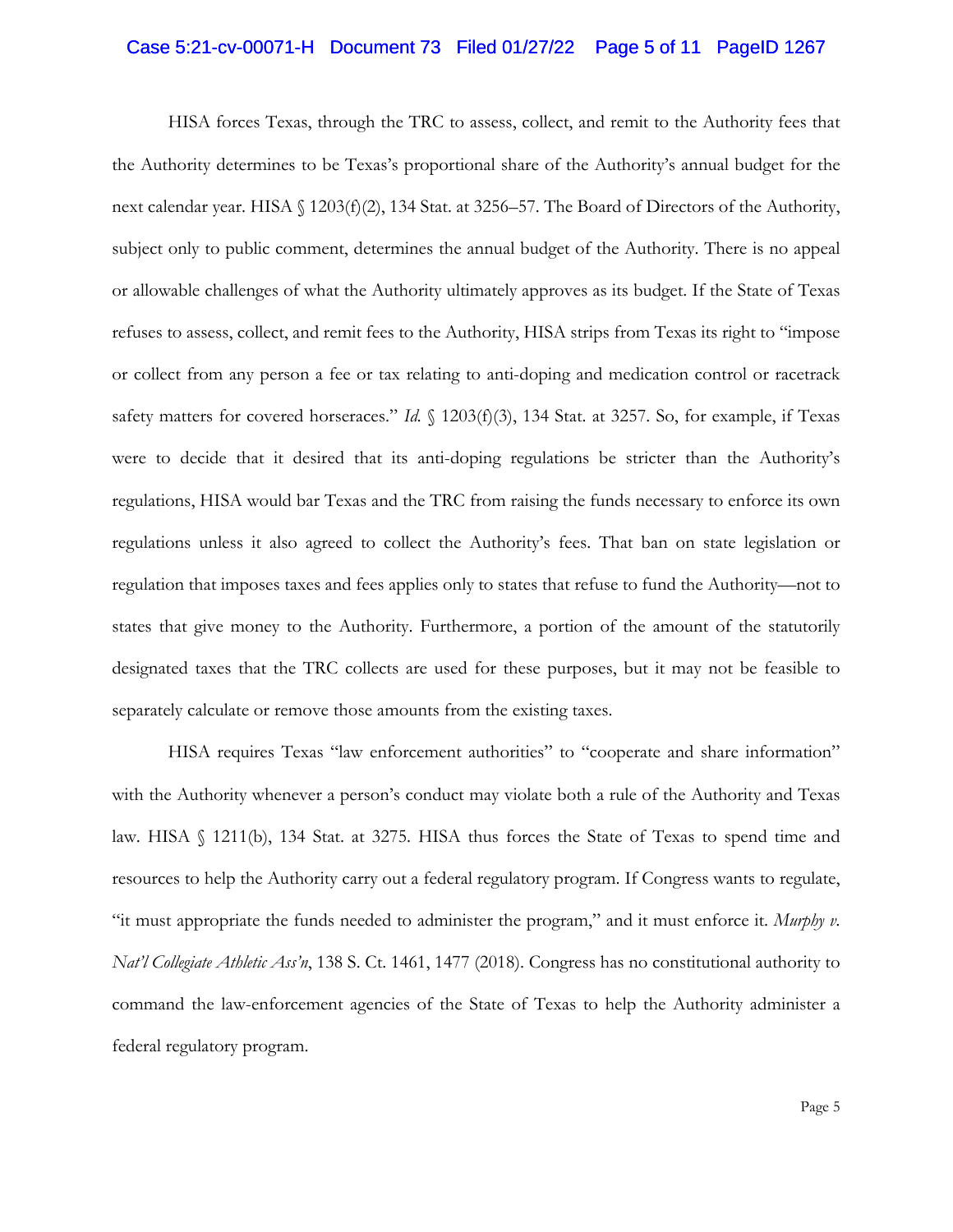#### Case 5:21-cv-00071-H Document 73 Filed 01/27/22 Page 6 of 11 PageID 1268

Finally, even though Texas has successfully regulated horseracing for decades through the TRC, HISA preempts state laws and regulations on which Texans and the regulated industry have long relied to ensure the safety and integrity of horseracing. *See* HISA § 1205(b), 134 Stat. at 3259. HISA purports to impose this preemption on Texas via the regulations of a private corporation, which has a governing board that is neither appointed nor removable by a federal officer, and which can impose rules compliant with the Act and federal regulations without any meaningful oversight by politically accountable actors.

#### **B. Disposition of this action will impair the State's interest.**

The State Intervenors must also show "that disposing of the action may as a practical matter impair or impede" their interests. Fed. R. Civ. P. 24(a)(2). This does not mean that a judgment in this lawsuit would be binding on the State; rather, this element simply looks to whether the judgment "may" have a "practical" impact on the would-be intervenor's interest. *See Atlantis Dev. Corp. v. United States*, 379 F.2d 818, 828-29 (5th Cir. 1967).

There is no question that Texas's interest will be impaired or impeded if it is not permitted to intervene because the current plaintiffs do not adequately represent the State Intervenors' legal and constitutionally protected interests in the State's rulemaking authority and ability to regulate racing participants and pari-mutuel wagering. *See John Doe No. 1 v. Glickman*, 256 F.3d 371, 380 (5th Cir. 2001).

## **C. The parties cannot show that they adequately represent the State's interests.**

The next question is whether the existing parties adequately represent the State's interests. Arguably, the burden of persuasion on that question belongs to the parties. *See* 7C Wright & Miller, Federal Practice & Procedure § 1909 (3d ed.). But even if the State shoulders it, its burden is "not a substantial one." *Brumfield v. Dodd*, 749 F.3d 339, 345 (5th Cir. 2014). Then-Judge Blackmun summarized three scenarios when inadequate representation exists: (1) when the party in question may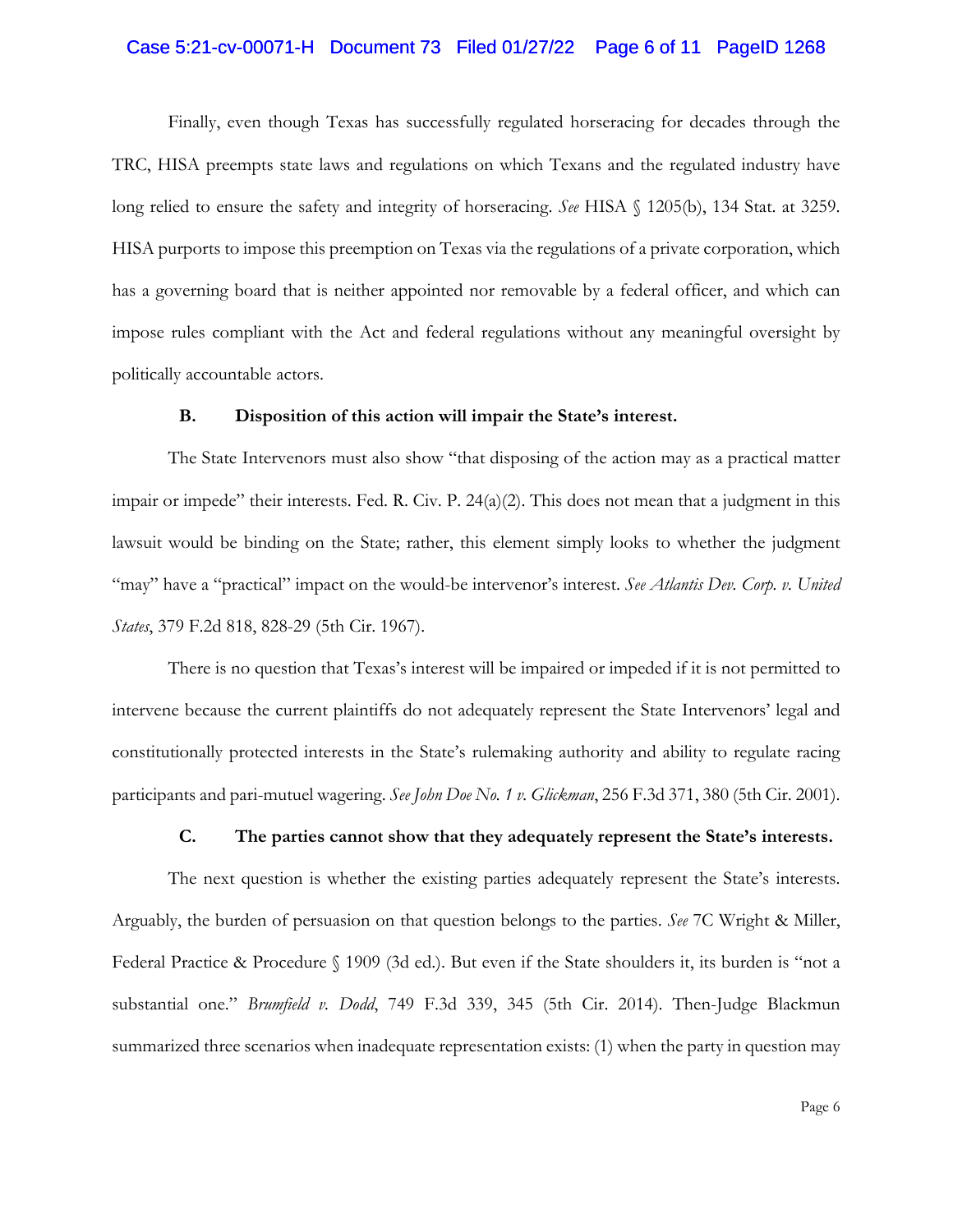#### Case 5:21-cv-00071-H Document 73 Filed 01/27/22 Page 7 of 11 PageID 1269

be colluding with the opposing party; (2) when the party in question takes a position adverse to the would-be intervenor; or (3) when the party in question fails to diligently pursue the would-be intervenor's interests. *Stadin v. Union Elec. Co.*, 309 F.2d 912, 919 (8th Cir. 1962). The State "need only show that the representation *may* be inadequate." *John Doe No. 1 v. Glickman*, 256 F.3d 371, 380 (5th Cir. 2001) (quoting *Trbovich v. United Mine Workers*, 404 U.S. 528, 538 n.10 (1972)) (emphasis added).

Here, there is no question that without the State Intervenors, the current plaintiffs are unable to adequately represent the State's interests. The existing plaintiffs' claims focus on private entities. Although the private entities' interests are related to the State's interests in rulemaking and regulating racing participants and pari-mutuel wagering, the plaintiffs do not adequately represent the State's sovereign interests in regulating occupations and professional standards within their borders nor do the existing plaintiffs assert that HISA unconstitutionally commandeers the legislative and executive branches of state government by putting Congress in control of state branches of government in violation of the Tenth Amendment.

#### **D. The request to intervene is timely.**

Finally, this motion to intervene is timely under Fed. R. Civ. P. 24(a). The Fifth Circuit has noted that Rule 24's timeliness inquiry "is contextual; absolute measures of timeliness should be ignored." *Sierra Club v. Espy*, 18 F.3d 1202, 1205 (5th Cir. 1994). Timeliness is not limited to chronological considerations, but is to be determined from all the circumstances, including the length of time during which the would-be intervenor actually knew or reasonably should have known of its interest in the case before petitioning for leave to intervene. *Stallworth v. Monsanto Co.*, 558 F.2d 257, 263 (5th Cir. 1977).

Although this case has been pending since March 15, 2021, the State Intervenors only learned of this suit a little over a month ago and filed this motion without delay. In addition, the suit has not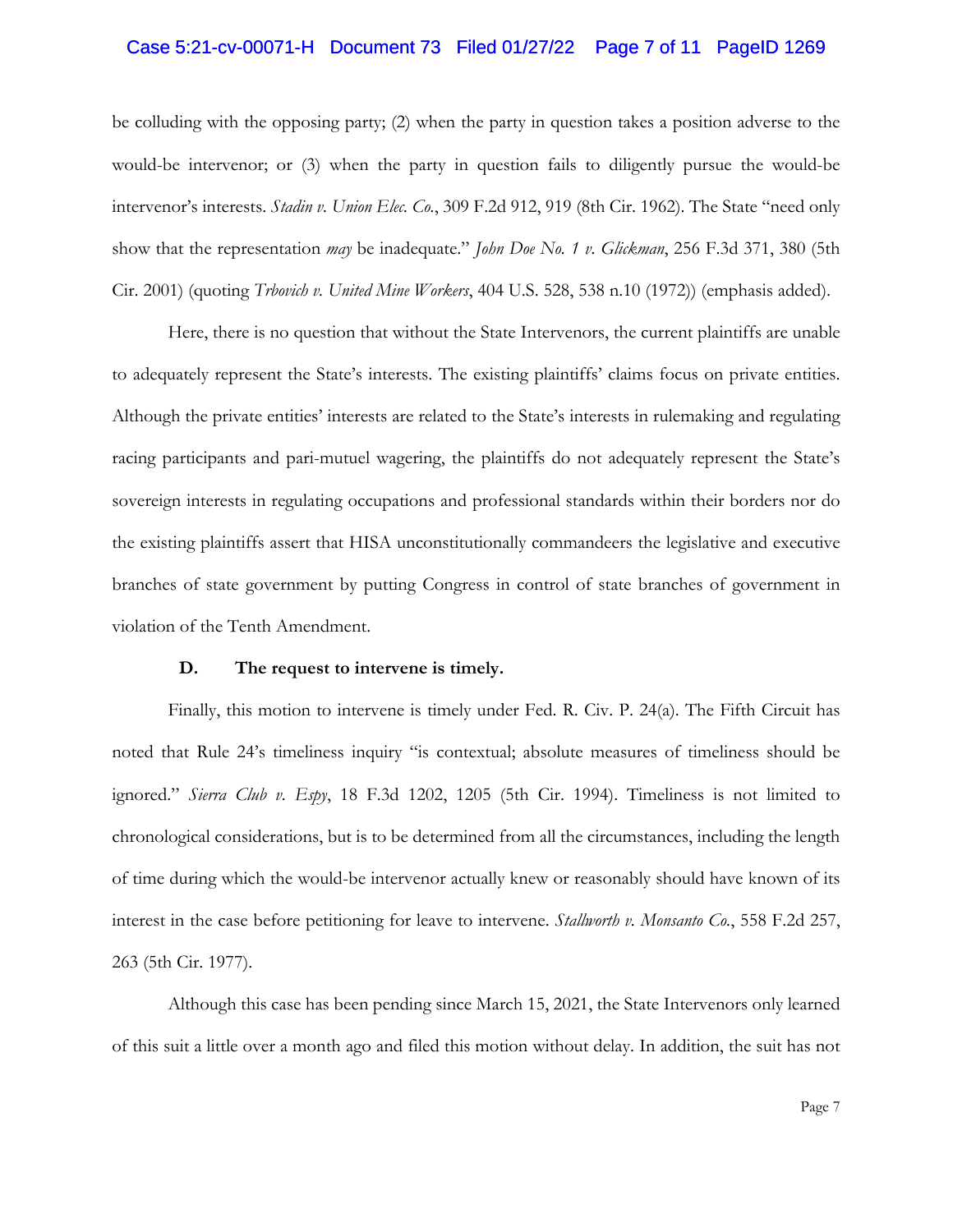#### Case 5:21-cv-00071-H Document 73 Filed 01/27/22 Page 8 of 11 PageID 1270

progressed to the point that any party would be prejudiced. The State seeks intervention well "before discovery [has] progressed" and does not "seek to delay or reconsider phases of the litigation that ha[ve] already concluded." *Wal-Mart*, 834 F.3d at 565.

# **II. Alternatively, the Court Should Permit the State to Intervene Under Fed. R. Civ. P. 24(b)(1)(B).**

If the Court does not grant the State intervention as of right— which it should, for the reasons addressed above—it should nonetheless grant permissive intervention because the State's position and this suit have a common question of law or fact. *See* Fed. R. Civ. P. 24(b)(1)(B) ("On timely motion, the court may permit anyone to intervene who . . . (B) has a claim or defense that shares with the main action a common question of law or fact.").

To obtain permissive intervention under Rule 24, the State must demonstrate that: (1) the motion to intervene is timely; (2) its claim or defense has a question of law or fact in common with the existing action; and (3) intervention will not delay or prejudice adjudication of the existing parties' rights. *Id*.; *see United States v. LULAC*, 793 F.2d 636, 644 (5th Cir. 1986) ("Although the court erred in granting intervention as of right, it might have granted permissive intervention under Rule 24(b) because the intervenors raise common questions of law and fact."). The State satisfies each of these factors.

First, as stated above, the State's motion is timely. *See supra* Part I.D. Second, because the State filed the motion before significant action has occurred in the case, granting the motion will not cause any delay or prejudice to the existing parties' rights to litigate the case. Third, the State shares common questions of law and fact with the claims asserted in the lawsuit.

In considering whether to grant permissive intervention, the Court may also consider "(1) whether an intervenor is adequately represented by other parties; and (2) whether intervention is likely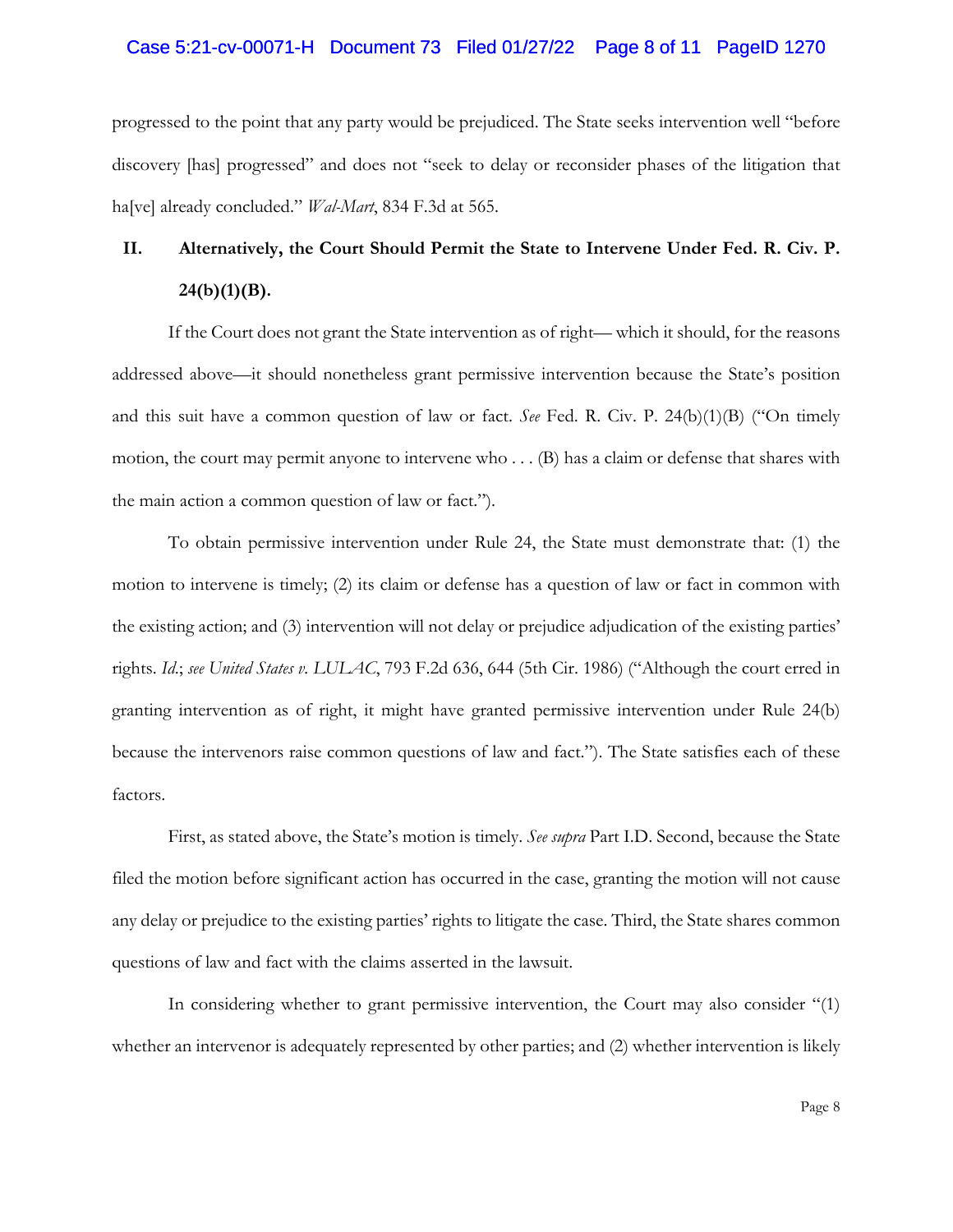#### Case 5:21-cv-00071-H Document 73 Filed 01/27/22 Page 9 of 11 PageID 1271

to contribute significantly to the development of the underlying factual issues." *Marketfare (St. Claude), L.L.C. v. United Fire & Cas. Co.*, Nos. 06–7232, 06–7641, 06–7639, 06–7643, 06–7644, 2011 WL 3349821, at \*2 (E.D. La. Aug. 3, 2011) (citing *League of United Latin American Citizens, Council No. 4434 v. Clements*, 884 F.2d 185, 187 (5th Cir.1989)).

These factors provide additional support for granting permissive intervention in this case. As already discussed, the State has a significant interest in protecting the sovereignty of Texas's rulemaking authority and ability to regulate racing participants and pari-mutuel wagering. *See supra* Part I.A. These interests will not be adequately represented by the current plaintiffs. *See supra* Part I.C. In addition, the State's ability to address these interests will contribute significantly to the just and equitable resolution of the constitutional questions presented. Thus, even if the Court concludes that the State is not entitled to intervene as of right, it should grant the State's request for permissive intervention.

## **III. Motion to Join of Plaintiffs' Motion for Partial Summary Judgment.**

In addition, Proposed Intervenor-Plaintiffs move this Court to join as a party to Plaintiffs' Motion for Summary Judgment [Dkt. 37] and Brief in Support thereof [Dkt. 38]. Texas understands that this case is set for a hearing on cross-motions for summary judgment and dismissal on February 16, 2022. Texas does not wish to delay resolution of the case; therefore, it asks to join the Motion for Summary Judgment filed by Plaintiffs as if it were its own.

#### **CONCLUSION**

The State of Texas' sovereign interest in rulemaking of racing participants and pari-mutuel wagering, as well as preserving its foundations is directly related to the Plaintiffs' claims in this case. If the Horseracing Integrity and Safety Act is allowed to stand, the federal government will be permitted, without Congressional authorization, to invade virtually any arena of racing and wagering,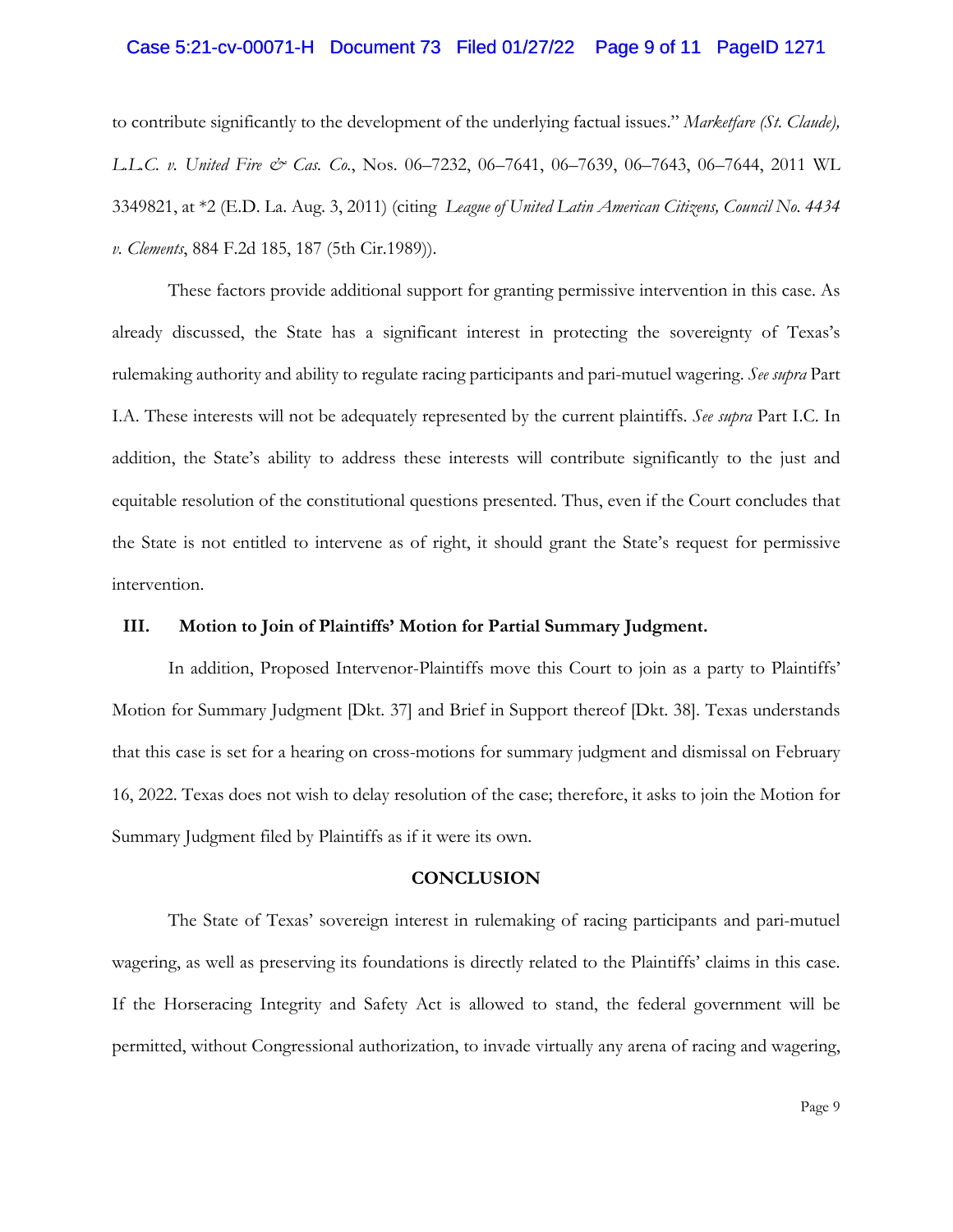# Case 5:21-cv-00071-H Document 73 Filed 01/27/22 Page 10 of 11 PageID 1272

threaten and preempt state regulations, and alter longstanding rules and principles that are hallmarks of the sport of racing and the State's right to regulate gambling within its borders. The State of Texas interests in these matters are not adequately represented by plaintiffs, who have alleged constitutional claims focused on their rights as private entities. For these reasons, intervenors ask the Court to grant its motion to intervene as party-plaintiffs as of right or, alternatively, to intervene permissively, and grant it all the same rights and responsibilities as a party to the lawsuit.

In addition, Proposed Intervenor-Plaintiffs ask this Court to grant its motion to join Plaintiffs' Motion for Partial Summary Judgment currently scheduled for oral arguments on February 16, 2022.

Respectfully submitted,

KEN PAXTON Attorney General of Texas

BRENT WEBSTER First Assistant Attorney General

GRANT DORFMAN Deputy First Assistant Attorney General

SHAWN COWLES Deputy Attorney General for Civil Litigation

THOMAS A. ALBRIGHT Chief for General Litigation Division

/s/ *Taylor Gifford*

TAYLOR GIFFORD Texas Bar No. 24027262 Office of the Attorney General Assistant Attorney General P.O. Box 12548, Capitol Station Austin, Texas 78711-2548 (512) 463-2120 | FAX: (512) 320-0667 taylor.gifford@oag.texas.gov

# Counsel for State of Texas and Texas Racing Commission